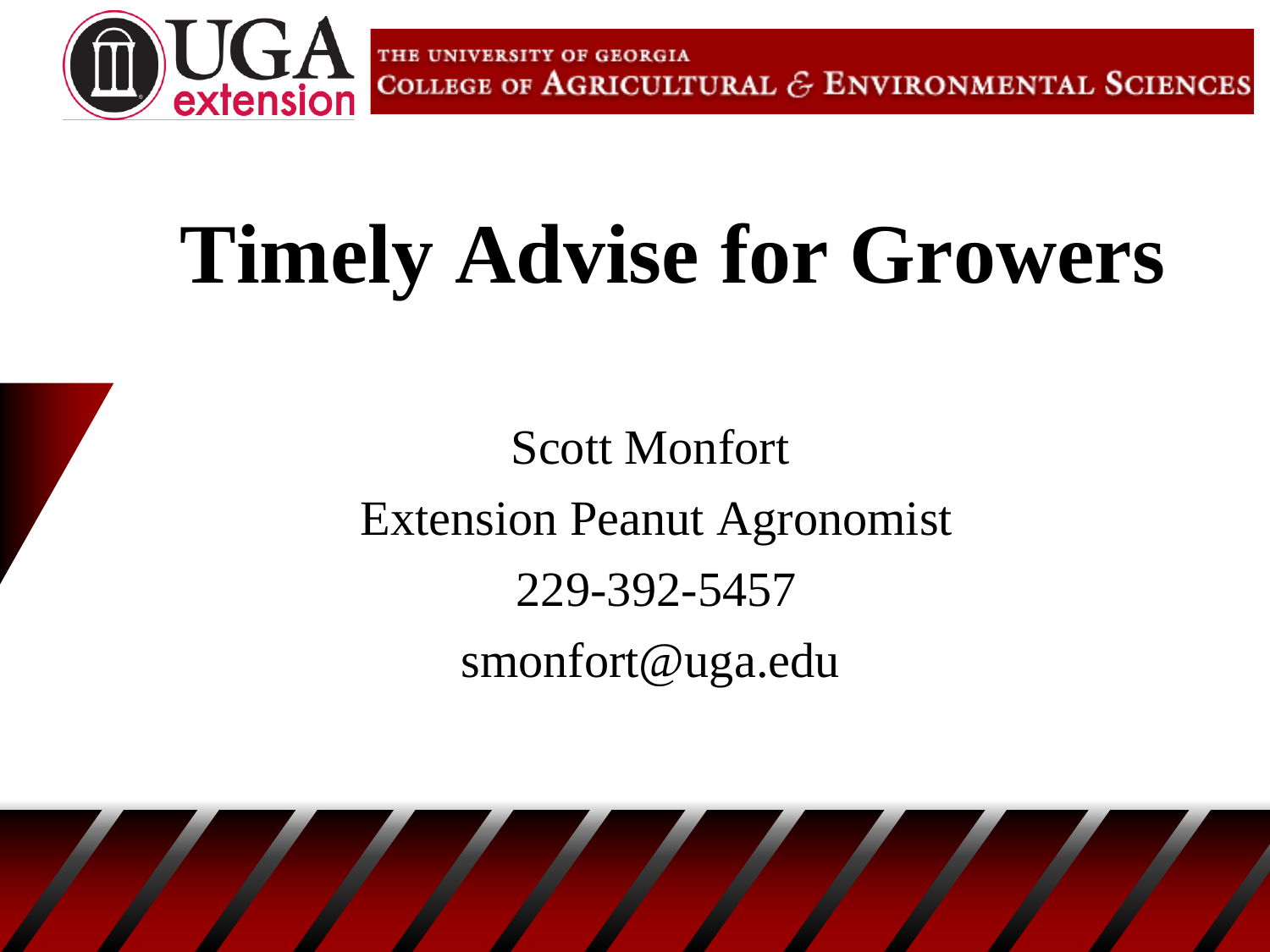### 2022 Variety Update

- Seed Quality = Good
	- Good practice to know % germ
	- Take care of seed
	- $1<sup>st</sup> In = 1<sup>st</sup> Out$
- Make sure to look in bag as you go
- Keep track of weather
- TSWV is still a problem
- Georgia-06G (80-85%) is still #1

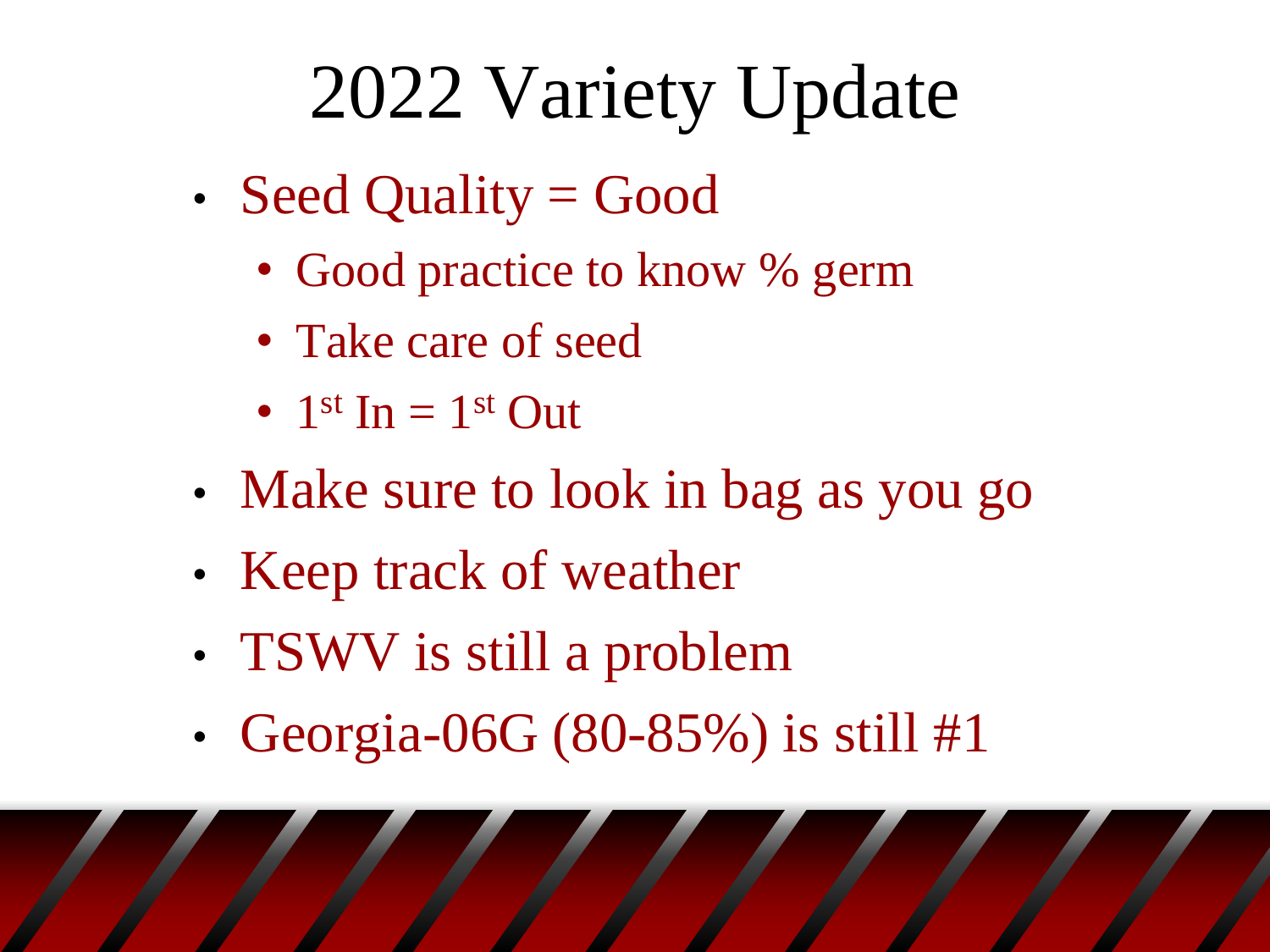#### Variety Update

- GA-12Y continues to increase a little each year
	- Remember to plant before May  $10^{th}$  (150-55) Day
	- Protect against Rhizoctonia Limb Rot
	- Best variety for TSWV and WM
- GA -16HO
	- Watch early leafspot
	- Some shedding of pods observed this year
- GA-18RU
	- Can see more TSVW if planted in April and no Thimet
- GA-20VHO
	- Over Management? Pod loss due to high moisture
- TIFNV-High OL Nematode resistant variety
	- Some pod loss
- AUNPL 17 (new Auburn variety)
	- WM, TSWV, LS

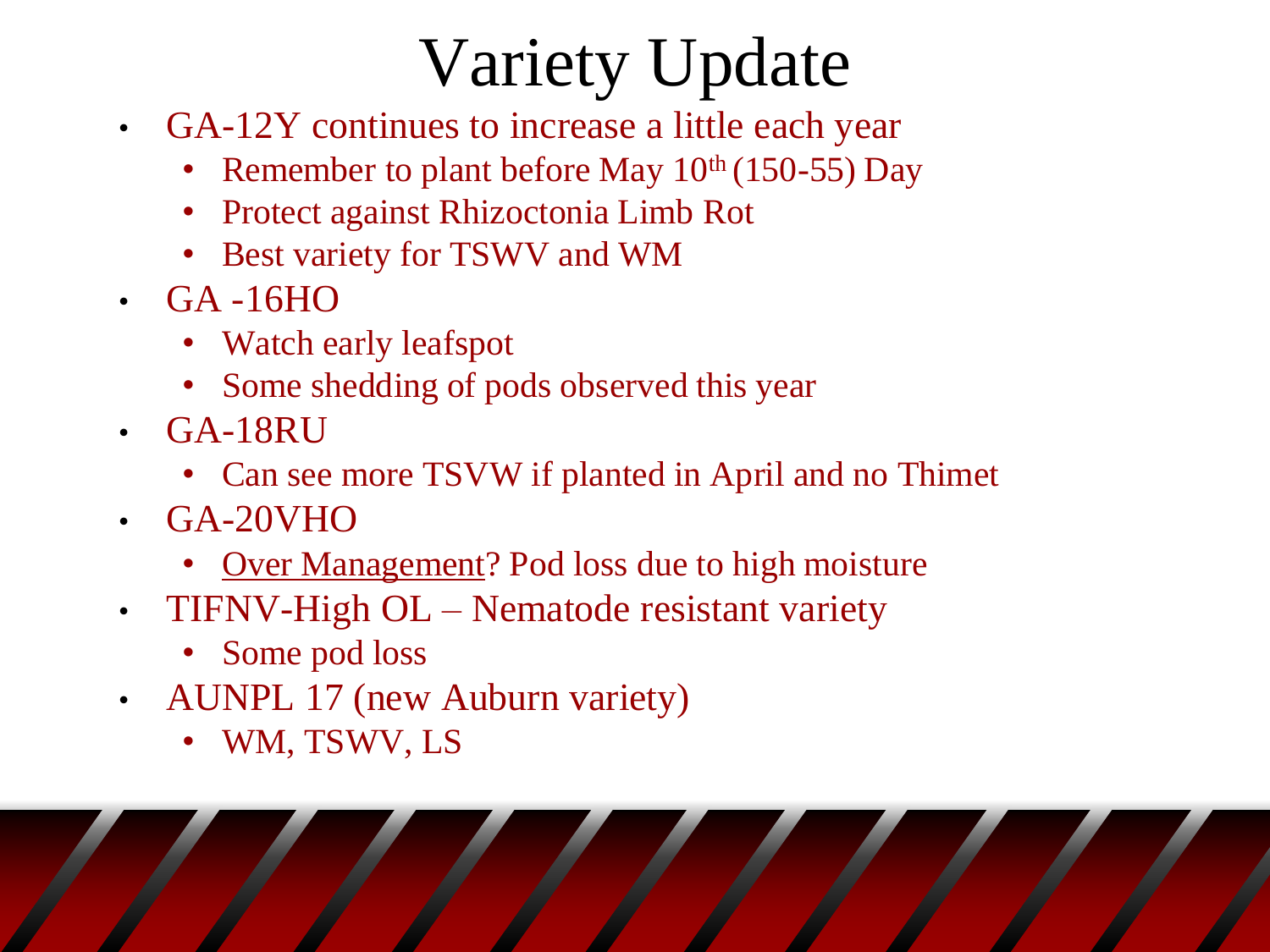#### What do I need In-Furrow

- Seed at 6-7 seed per ft of row on singles
- Seed at 6-8 seed per ft of row on twins
- Thimet before May 10, others may be okay after May  $10<sup>th</sup>$
- Fungicide seed treatment + extra IF if needed
- **Inoculants**

#### What I Do Not Need In-Furrow!!!!

- Fertilizer of any kind --- we are causing more seed loss
	- Research has shown 40% stand loss at greater than 1 gal/A
	- 1 gal and less has shown slowed emergence of 1-3 days
- We will be conducting more research in this area this year.

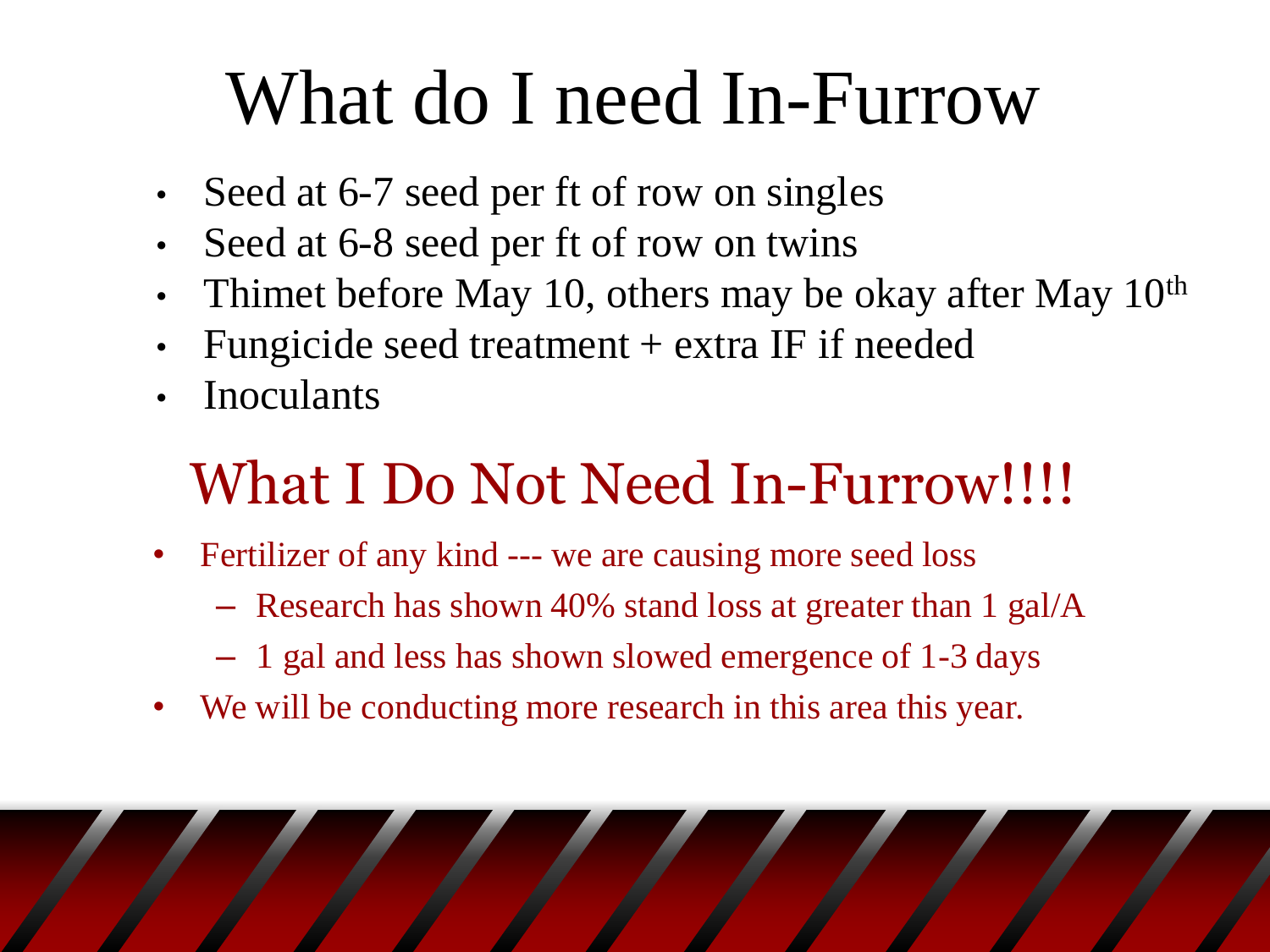### How to Ensure Good Stands

- Maintain your planters
	- Inoculants, insecticide, etc.
- Fertility and pH
- Start weed free and good seed bed
- Plant when conditions are good
	- Soil moisture
	- Soil temp 68 degrees for 3 days
	- Do chase moisture